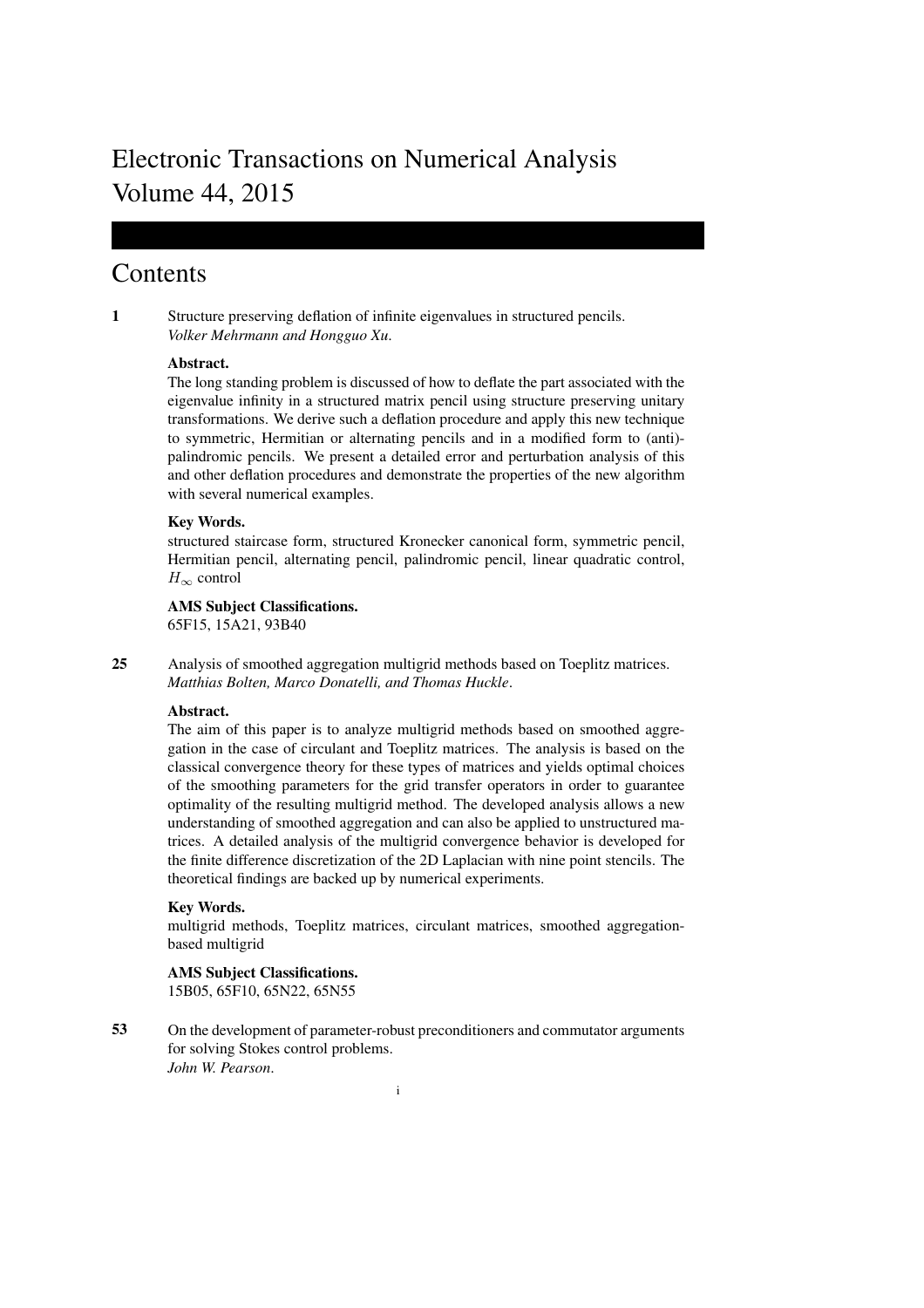# Abstract.

The development of preconditioners for PDE-constrained optimization problems is a field of numerical analysis which has recently generated much interest. One class of problems which has been investigated in particular is that of Stokes control problems, that is, the problem of minimizing a functional with the Stokes (or Navier-Stokes) equations as constraints. In this manuscript, we present an approach for preconditioning Stokes control problems using preconditioners for the Poisson control problem and, crucially, the application of a commutator argument. This methodology leads to two block diagonal preconditioners for the problem, one of which was previously derived by W. Zulehner in 2011 [SIAM J. Matrix Anal. Appl., 32 (2011), pp. 536–560] using a nonstandard norm argument for this saddle point problem, and the other of which we believe to be new. We also derive two related block triangular preconditioners using the same methodology and present numerical results to demonstrate the performance of the four preconditioners in practice.

#### Key Words.

PDE-constrained optimization, Stokes control, saddle point system, preconditioning, Schur complement, commutator

#### AMS Subject Classifications.

65F08, 65F10, 65F50, 76D07, 76D55, 93C20

73 Revisiting the stability of computing the roots of a quadratic polynomial. *Nicola Mastronardi and Paul Van Dooren*.

#### Abstract.

We show in this paper that the roots  $x_1$  and  $x_2$  of a scalar quadratic polynomial  $ax^2 +$  $bx + c = 0$  with real or complex coefficients a, b, c can be computed in an elementwise mixed stable manner, measured in a relative sense. We also show that this is a stronger property than norm-wise backward stability but weaker than element-wise backward stability. We finally show that there does not exist any method that can compute the roots in an element-wise backward stable sense, which is also illustrated by some numerical experiments.

#### Key Words.

quadratic polynomial, roots, numerical stability

AMS Subject Classifications. 65G30, 65G50, 65H04

83 On Krylov projection methods and Tikhonov regularization. *Silvia Gazzola, Paolo Novati, and Maria Rosaria Russo*.

#### Abstract.

In the framework of large-scale linear discrete ill-posed problems, Krylov projection methods represent an essential tool since their development, which dates back to the early 1950's. In recent years, the use of these methods in a hybrid fashion or to solve Tikhonov regularized problems has received great attention especially for problems involving the restoration of digital images. In this paper we review the fundamental Krylov-Tikhonov techniques based on Lanczos bidiagonalization and the Arnoldi algorithms. Moreover, we study the use of the unsymmetric Lanczos process that, to the best of our knowledge, has just marginally been considered in this setting. Many numerical experiments and comparisons of different methods are presented.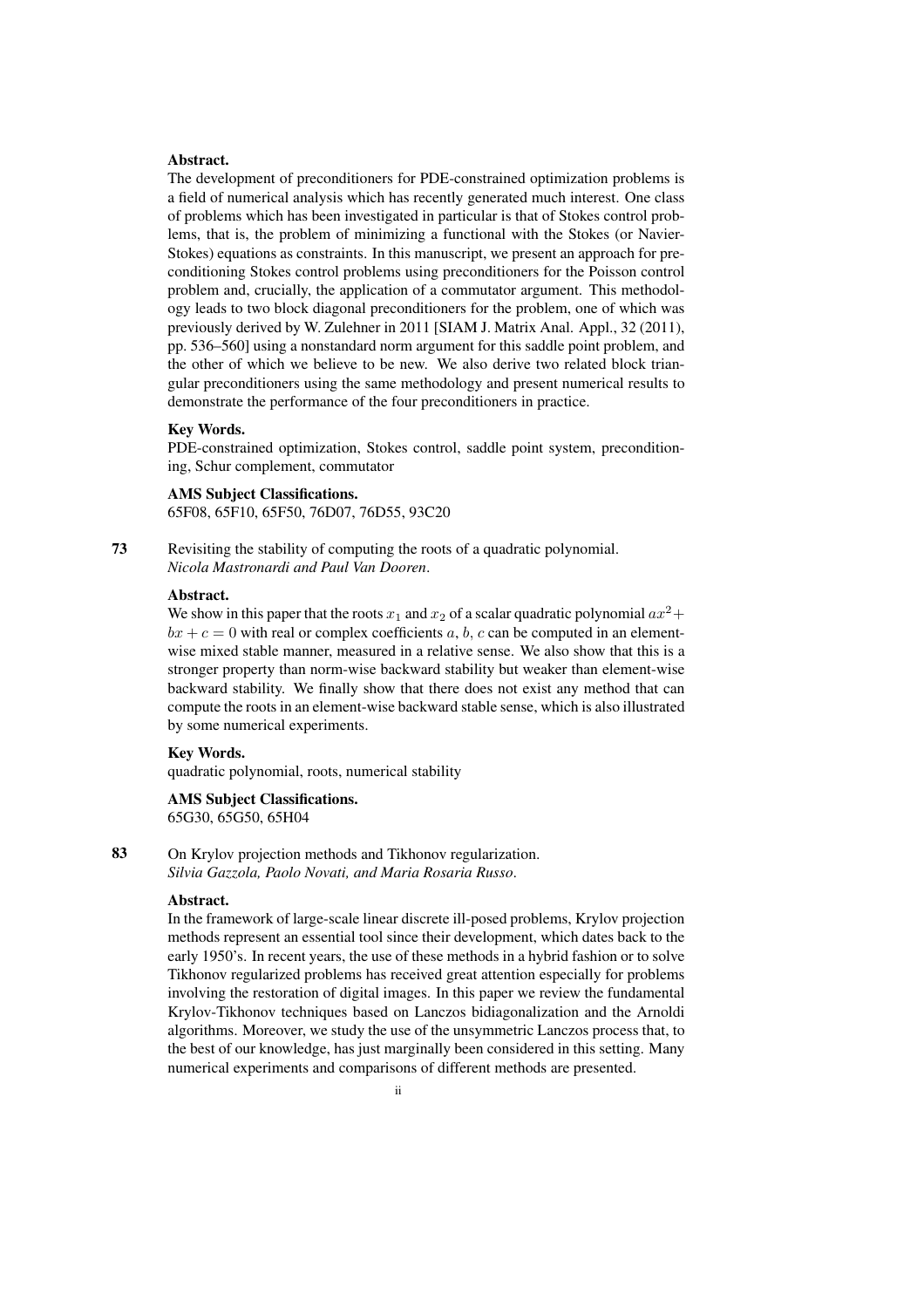#### Key Words.

discrete ill-posed problems, Krylov projection methods, Tikhonov regularization, Lanczos bidiagonalization, nonsymmetric Lanczos process, Arnoldi algorithm, discrepancy principle, generalized cross validation, L-curve criterion, Reginska crite- ´ rion, image deblurring

# AMS Subject Classifications. 65F10, 65F22, 65R32.

124 Iterative methods for symmetric outer product tensor decomposition. *Na Li, Carmeliza Navasca, and Christina Glenn*.

# Abstract.

We study the symmetric outer product for tensors. Specifically, we look at decompositions of a fully (partially) symmetric tensor into a sum of rank-one fully (partially) symmetric tensors. We present an iterative technique for third-order partially symmetric tensors and fourth-order fully and partially symmetric tensors. We include several numerical examples which indicate faster convergence for the new algorithms than for the standard method of alternating least squares.

# Key Words.

multilinear algebra, tensor products, factorization of matrices

# AMS Subject Classifications.

15A69, 15A23

140 Explicit formulas for Hermite-type interpolation on the circle and applications. *Elías Berriochoa, Alicia Cachafeiro, Jaime Díaz, and Jesús Illán.* 

#### Abstract.

In this paper we study two ways of obtaining Laurent polynomials of Hermite interpolation on the unit circle. The corresponding nodal system is constituted by the nth roots of a complex number with modulus one. One of the interpolation formulas is given in terms of an appropriate basis which yields coefficients computable by means of the fast Fourier transform (FFT). The other formula is of barycentric type. As a consequence, we illustrate some applications to the Hermite interpolation problem on [−1, 1]. Some numerical tests are presented to emphasize the numerical stability of these formulas.

# Key Words.

Hermite interpolation, Laurent polynomials, barycentric formulas, unit circle, Chebyshev polynomials

## AMS Subject Classifications.

65D05, 41A05, 33C45

153 Quasi-optimal convergence rates for adaptive boundary element methods with data approximation. Part II: hyper-singular integral equation.

*Michael Feischl, Thomas Fuhrer, Michael Karkulik, J. Markus Melenk, and ¨ Dirk Praetorius*.

# Abstract.

We analyze an adaptive boundary element method with fixed-order piecewise polynomials for the hyper-singular integral equation of the Laplace-Neumann problem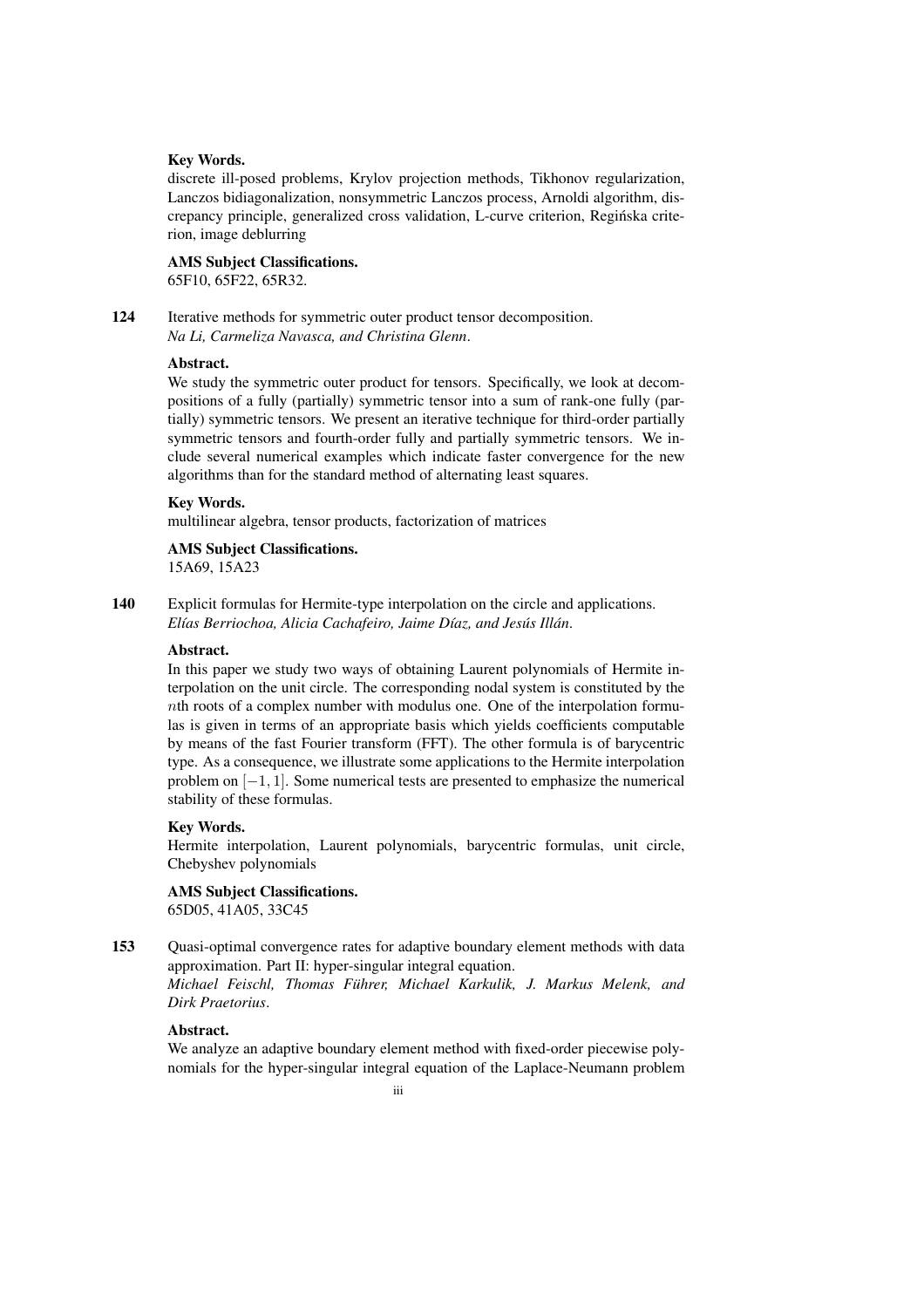in 2D and 3D which incorporates the approximation of the given Neumann data into the overall adaptive scheme. The adaptivity is driven by some residual-error estimator plus data oscillation terms. We prove convergence with quasi-optimal rates. Numerical experiments underline the theoretical results.

# Key Words.

boundary element method, hyper-singular integral equation, a posteriori error estimate, adaptive algorithm, convergence, optimality

# AMS Subject Classifications.

65N30, 65N15, 65N38

177 Randomized methods for rank-deficient linear systems. *Josef Sifuentes, Zydrunas Gimbutas, and Leslie Greengard*.

#### Abstract.

We present a simple, accurate method for solving consistent, rank-deficient linear systems, with or without additional rank-completing constraints. Such problems arise in a variety of applications such as the computation of the eigenvectors of a matrix corresponding to a known eigenvalue. The method is based on elementary linear algebra combined with the observation that if the matrix is rank- $k$  deficient, then a random rank-k perturbation yields a nonsingular matrix with probability close to 1.

# Key Words.

rank-deficient systems, null space, null vectors, eigenvectors, randomized algorithms, integral equations

# AMS Subject Classifications.

15A03, 15A12, 15A18, 65F15, 65F99

189 Fast solution of boundary integral equations with the generalized Neumann kernel. *Mohamed M. S. Nasser*.

## Abstract.

A fast method for solving boundary integral equations with the generalized Neumann kernel and the adjoint generalized Neumann kernel is presented. The complexity of the developed method is  $O((m + 1)n \ln n)$  for the integral equation with the generalized Neumann kernel and  $O((m+1)n)$  for the integral equation with the adjoint generalized Neumann kernel, where  $m + 1$  is the multiplicity of the multiply connected domain and  $n$  is the number of nodes in the discretization of each boundary component. Numerical results illustrate that the method gives accurate results even for domains of very high connectivity, domains with piecewise smooth boundaries, domains with close-to-touching boundaries, and domains of real world problems.

# Key Words.

generalized Neumann kernel, boundary integral equations, Nystrom method, Fast ¨ Multipole Method, GMRES, numerical conformal mapping

# AMS Subject Classifications.

45B05, 65R20, 30C30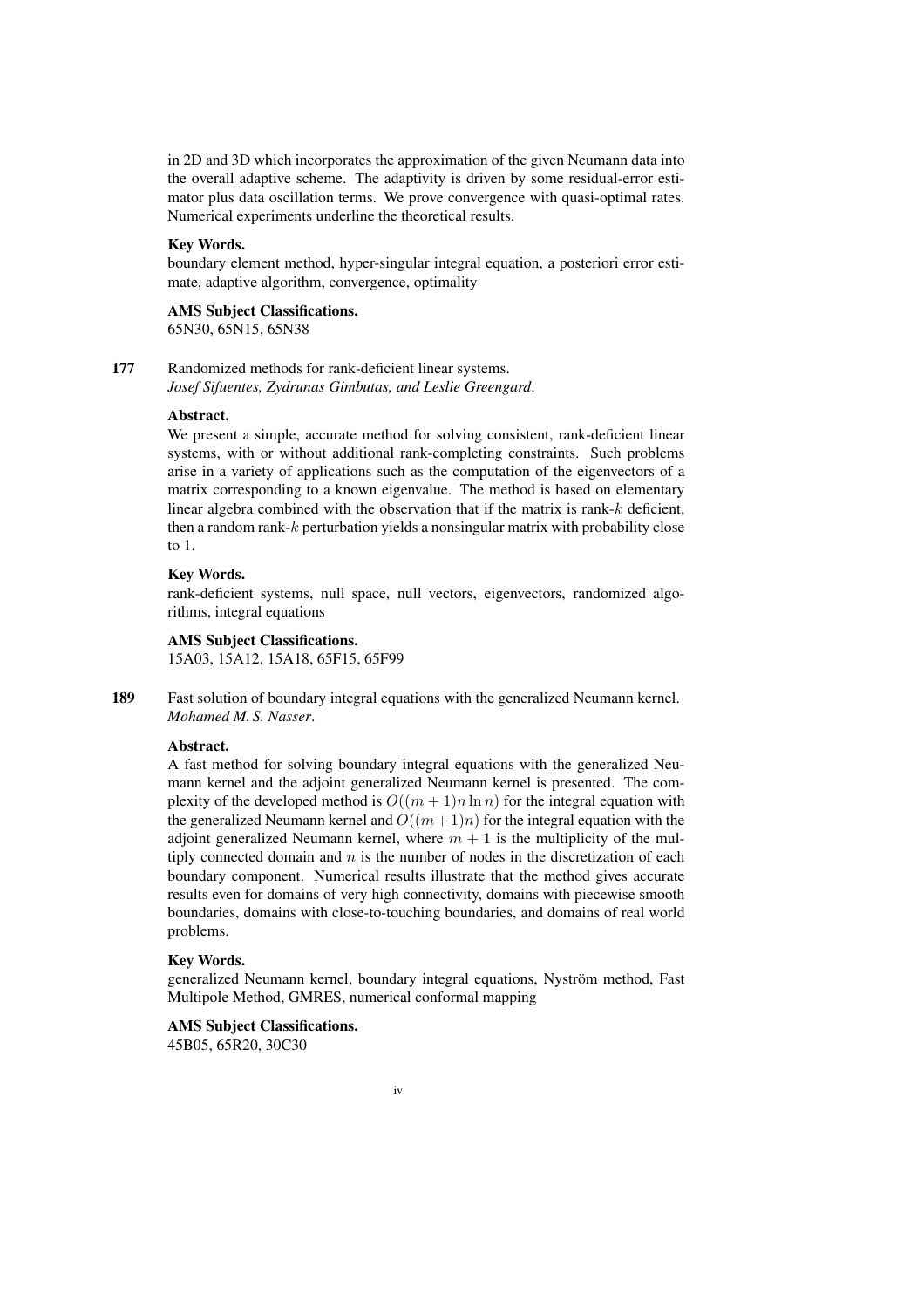# 230 BEM-based finite element tearing and interconnecting methods. *Clemens Hofreither, Ulrich Langer, and Clemens Pechstein*.

#### Abstract.

We present efficient domain decomposition solvers for a class of non-standard finite element methods (FEM). These methods utilize PDE-harmonic trial functions in every element of a polyhedral mesh and use boundary element techniques locally in order to assemble the finite element stiffness matrices. For these reasons, the terms BEM-based FEM or Trefftz-FEM are sometimes used in connection with this method. In the present paper, we show that finite element tearing and interconnecting (FETI) methods can be used to solve the resulting linear systems in a quasi-optimal, robust, and parallel manner. Spectral equivalences between certain approximations of element-local Steklov-Poincare operators play a central role in ´ transferring the known convergence results for FETI to this new method. The theoretical results are supplemented by numerical tests confirming the theoretical predictions.

#### Key Words.

finite elements, boundary elements, BEM-based FEM, domain decomposition, FETI, BETI, Trefftz methods, polyhedral meshes

# AMS Subject Classifications.

65F10, 65N22, 65N30, 65N38

250 A convergent linear finite element scheme for the Maxwell-Landau-Lifshitz-Gilbert equations.

Lubomir Baňas, Marcus Page, and Dirk Praetorius.

#### Abstract.

We consider the lowest-order finite element discretization of the nonlinear system of Maxwell's and Landau-Lifshitz-Gilbert equations (MLLG). Two algorithms are proposed to numerically solve this problem, both of which only require the solution of at most two linear systems per time step. One of the algorithms is decoupled in the sense that it consists of the sequential computation of the magnetization and *afterwards* the magnetic and electric field. Under some mild assumptions on the effective field, we show that both algorithms converge towards weak solutions of the MLLG system. Numerical experiments for a micromagnetic benchmark problem demonstrate the performance of the proposed algorithms.

# Key Words.

Maxwell-LLG, linear scheme, ferromagnetism, convergence

AMS Subject Classifications. 65N30, 65N50

271 On the discrete extension of Markov's theorem on monotonicity of zeros. *Kenier Castillo and Fernando R. Rafaeli*.

# Abstract.

Motivated by an open problem proposed by M. E. H. Ismail in his monograph "Classical and quantum orthogonal polynomials in one variable" (Cambridge University Press, 2005), we study the behavior of zeros of orthogonal polynomials associated with a positive measure on  $[a, b] \subseteq \mathbb{R}$  which is modified by adding a mass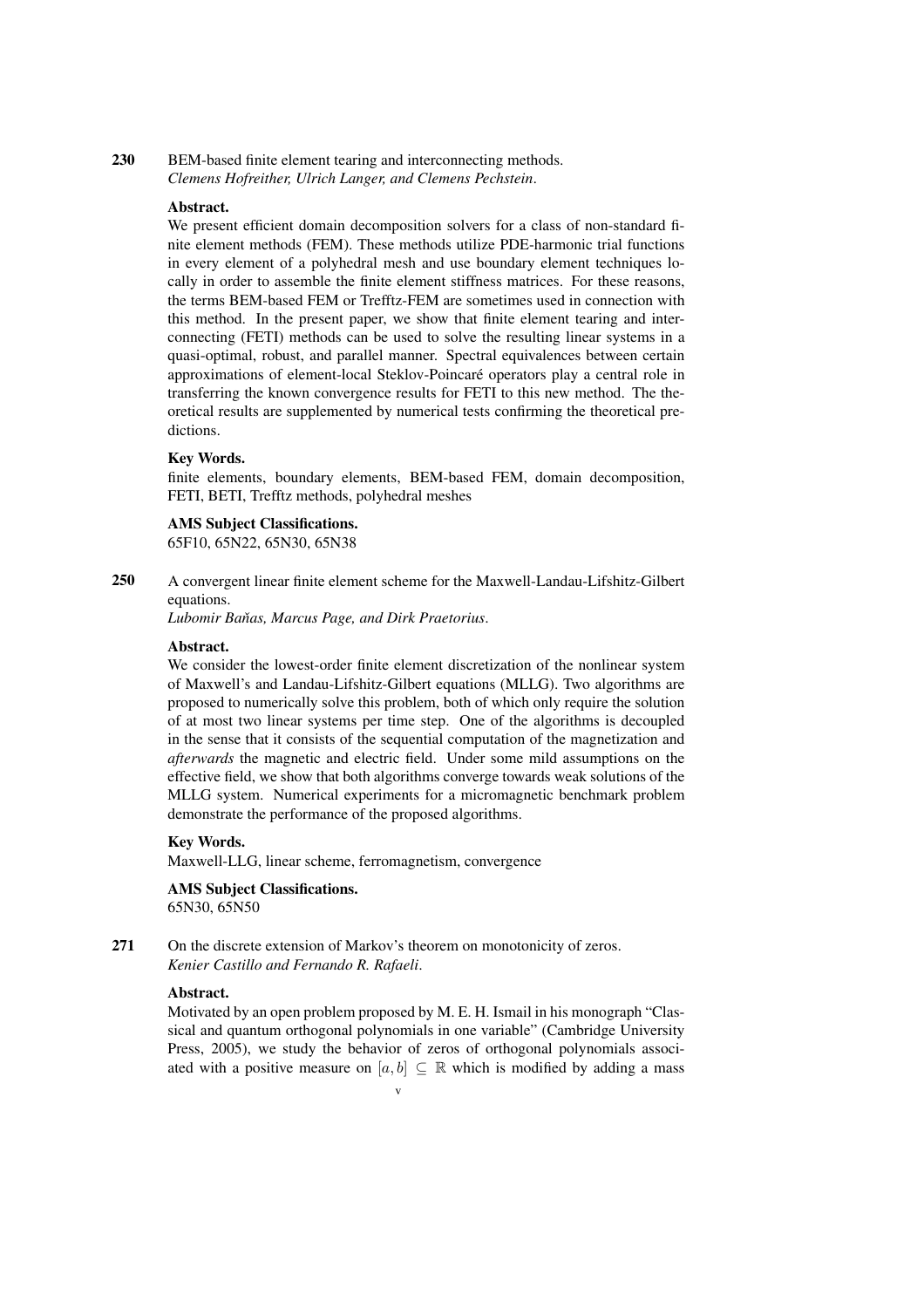at  $c \in \mathbb{R} \setminus (a, b)$ . We prove that the zeros of the corresponding polynomials are strictly increasing functions of  $c$ . Moreover, we establish their asymptotics when  $c$ tends to infinity or minus infinity, and it is shown that the rate of convergence is of order 1/c.

#### Key Words.

orthogonal polynomials on the real line, Uvarov's transformation, Markov's theorem, monotonicity of zeros, asymptotic behavior, speed of convergence

#### AMS Subject Classifications. 33C45, 30C15

281 Fast algorithms for spectral differentiation matrices. *Jared L. Aurentz*.

#### Abstract.

Recently Olver and Townsend presented a fast spectral method that relies on bases of ultraspherical polynomials to give differentiation matrices that are almost banded. The almost-banded structure allowed them to develop efficient algorithms for solving certain discretized systems in linear time. We show that one can also design fast algorithms for standard spectral methods because the underlying matrices, though dense, have the same rank structure as those of Olver and Townsend.

# Key Words.

spectral methods, rank-structured matrices

# AMS Subject Classifications.

65N35, 33C45, 65F05

289 An implicit finite difference approximation for the solution of the diffusion equation with distributed order in time.

*N. J. Ford, M. L. Morgado, and M. Rebelo*.

# Abstract.

In this paper we are concerned with the numerical solution of a diffusion equation in which the time derivative is of non-integer order, i.e., in the interval  $(0, 1)$ . An implicit numerical method is presented and its unconditional stability and convergence are proved. Two numerical examples are provided to illustrate the obtained theoretical results.

# Key Words.

Caputo derivative, fractional differential equation, subdiffusion, finite difference method, distributed order differential equation

# AMS Subject Classifications. 35R11, 65M06, 65M12

306 Roundoff error analysis of the CholeskyQR2 algorithm.

*Yusaku Yamamoto, Yuji Nakatsukasa, Yuka Yanagisawa, and Takeshi Fukaya*.

# Abstract.

We consider the QR decomposition of an  $m \times n$  matrix X with full column rank, where  $m \geq n$ . Among the many algorithms available, the Cholesky QR algorithm is ideal from the viewpoint of high performance computing since it consists entirely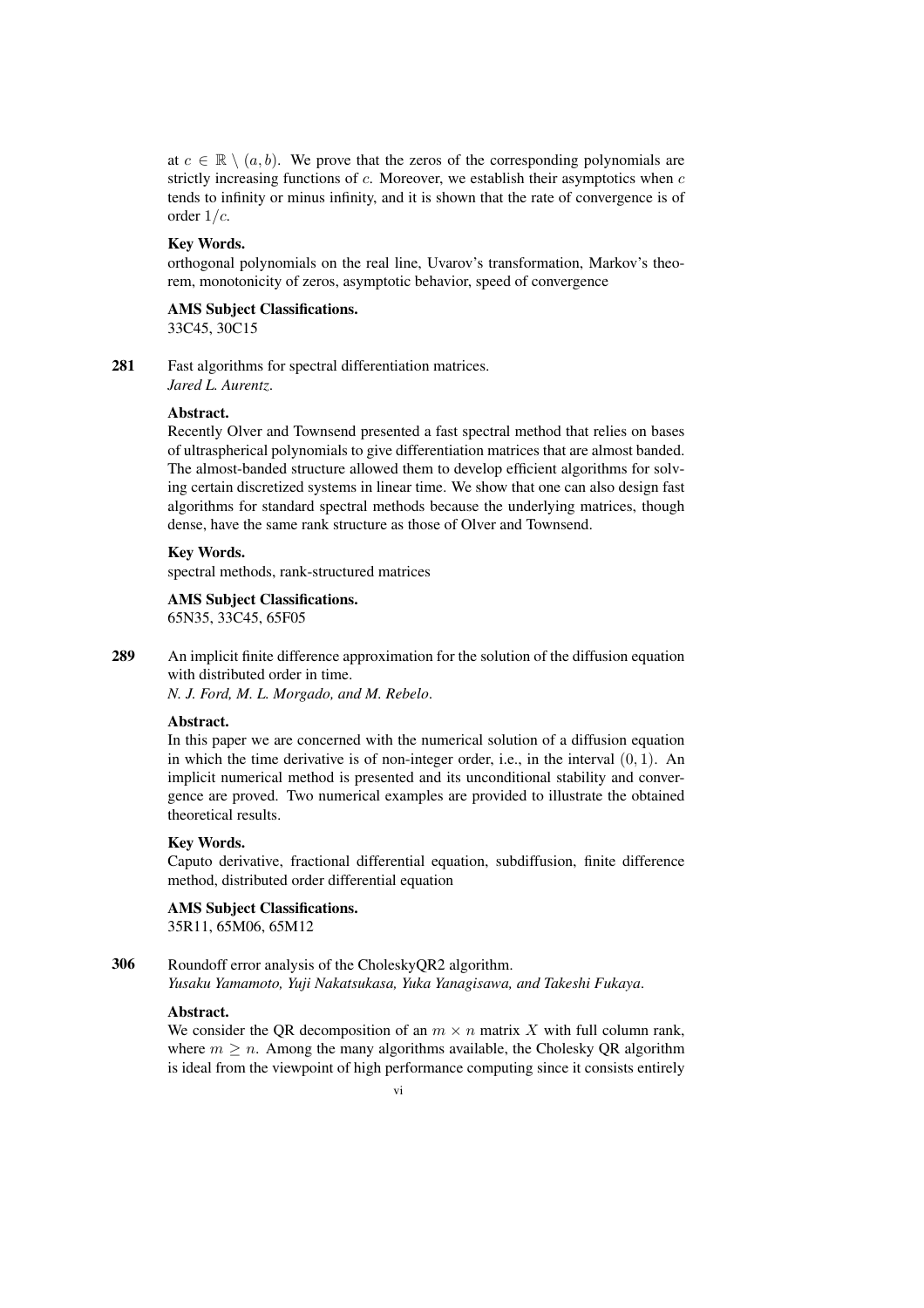of standard level 3 BLAS operations with large matrix sizes, and requires only one reduce and broadcast in parallel environments. Unfortunately, it is well-known that the algorithm is not numerically stable and the deviation from orthogonality of the computed Q factor is of order  $O((\kappa_2(X))^2$ u), where  $\kappa_2(X)$  is the 2-norm condition number of  $X$  and  $u$  is the unit roundoff. In this paper, we show that if the condition number of  $X$  is not too large, we can greatly improve the stability by iterating the Cholesky QR algorithm twice. More specifically, if  $\kappa_2(X)$  is at most  $O(u^{-\frac{1}{2}})$ , both the residual and deviation from orthogonality are shown to be of order  $O(\mathbf{u})$ . Numerical results support our theoretical analysis.

#### Key Words.

QR decomposition, Cholesky QR, communication-avoiding algorithms, roundoff error analysis.

# AMS Subject Classifications.

15A23, 65F25, 65G50.

# 327 Fast and stable unitary QR algorithm.

*Jared L. Aurentz, Thomas Mach, Raf Vandebril, and David S. Watkins*.

#### Abstract.

A fast Fortran implementation of a variant of Gragg's unitary Hessenberg QR algorithm is presented. It is proved, moreover, that all QR- and QZ-like algorithms for the unitary eigenvalue problems are equivalent. The algorithm is backward stable. Numerical experiments are presented that confirm the backward stability and compare the speed and accuracy of this algorithm with other methods.

#### Key Words.

eigenvalue, unitary matrix, Francis's QR algorithm, core transformations rotators

AMS Subject Classifications. 65F15, 65H17, 15A18, 15B10

342 The fast bisection eigenvalue method for Hermitian order one quasiseparable matrices and computations of norms.

*Yuli Eidelman and Iulian Haimovici*.

# Abstract.

Since we can evaluate the characteristic polynomial of an  $N \times N$  order one quasiseparable Hermitian matrix  $A$  in less than  $10N$  arithmetical operations by sharpening results and techniques from Eidelman, Gohberg, and Olshevsky [Linear Algebra Appl., 405 (2005), pp. 1–40], we use the Sturm property with bisection to compute all or selected eigenvalues of  $A$ . Moreover, linear complexity algorithms are established for computing norms, in particular, the Frobenius norm  $||A||_F$  and  $||A||_{\infty}$ ,  $||A||_1$ , and other bounds for the initial interval to be bisected. Upper and lower bounds for eigenvalues are given by the Gershgorin Circle Theorem, and we describe an algorithm with linear complexity to compute them for quasiseparable matrices.

# Key Words.

quasiseparable, Hermitian, Sturm property, matrix norm, eigenvalues, bisection

AMS Subject Classifications. 15A18, 15A15, 65F35, 15A57, 65F15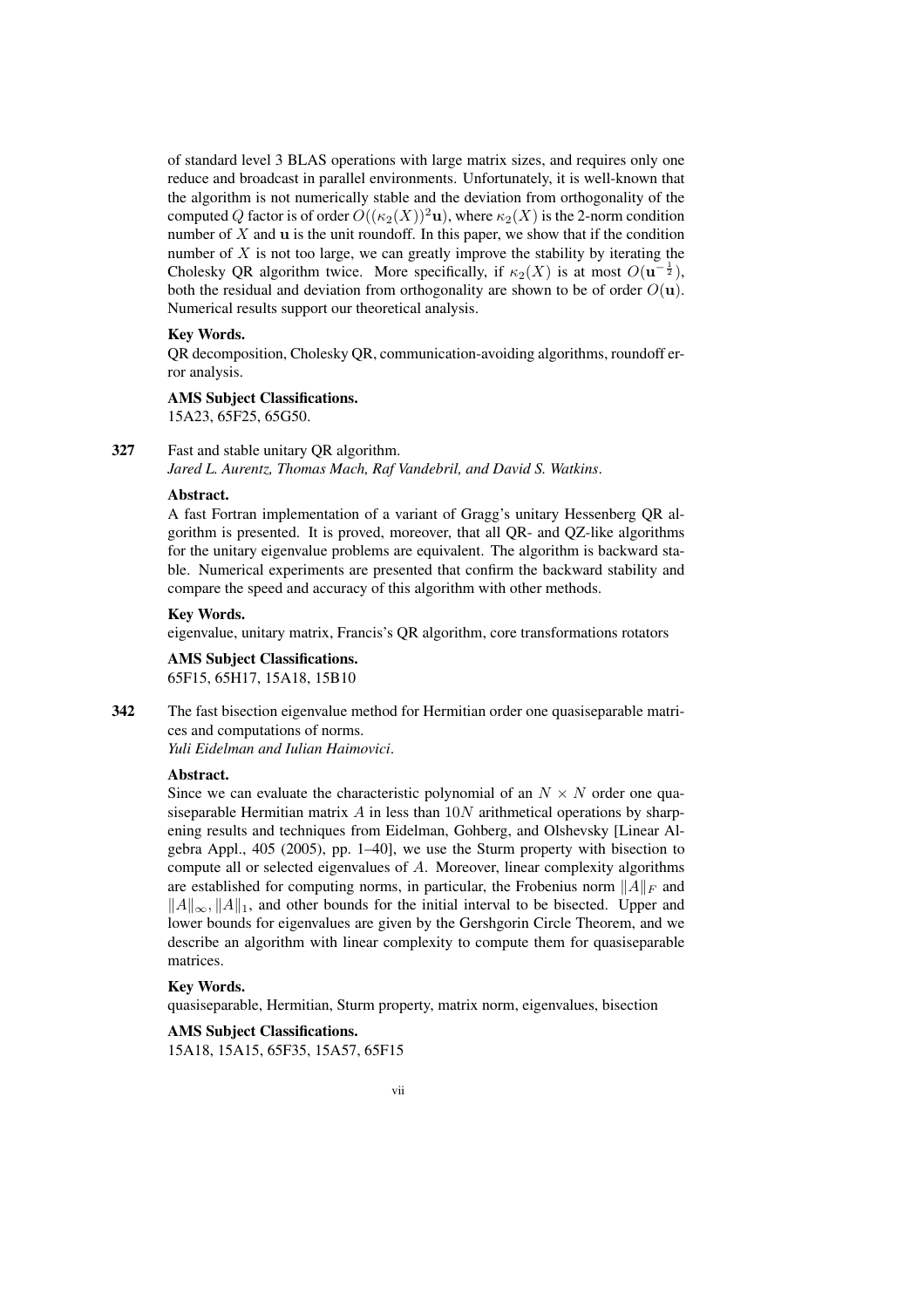367 Efficient preconditioners for PDE-constrained optimization problem with a multilevel sequentially semiseparable matrix structure.

*Yue Qiu, Martin B. van Gijzen, Jan-Willem van Wingerden, Michel Verhaegen, and Cornelis Vuik*.

# Abstract.

PDE-constrained optimization problems yield a linear saddle-point system that has to be solved. We propose a preconditioner that makes use of the global MSSS structure and a preconditioner that exploits the block MSSS structure of the saddle-point system. For the computation of preconditioners based on MSSS matrix computations, model order reduction algorithms are essential to obtain a low computational complexity. We study two different model order reduction approaches, one is the new approximate balanced truncation with low-rank approximated Gramians for SSS matrices and the other is the standard Hankel blocks approximation algorithm. We test our preconditioners on the problems of optimal control of the convection-diffusion equation in 2D and of the Poisson equation in 3D. For 2D problems, numerical experiments illustrate that both preconditioners have linear computational complexity and the global MSSS preconditioner reduces the number of iterations significantly and needs less computation time. Moreover, the approximate balanced truncation algorithm is computationally cheaper than the Hankel blocks approximation algorithm. Besides the mesh size independent convergence, the global MSSS preconditioner also gives the regularization parameter independent convergence, while the block MSSS preconditioner just gives mesh size independent convergence. For 3D problems, both the block MSSS preconditioner and global MSSS preconditioner give virtually mesh size independent convergence. Furthermore, the global MSSS preonconditioner reduces the number of iterations dramatically compared with the block MSSS preconditioner.

#### Key Words.

PDE-constrained optimization, saddle-point problem, preconditioners, multilevel sequentially semiseparable matrix, model order reduction, low-rank approximation

# AMS Subject Classifications.

15B99, 65Fxx, 93C20, 65Y20

401 An overview of multilevel methods with aggressive coarsening and massive polynomial smoothing.

*Jan Brousek, Pavla Frankova, Milan Hanu ´ s, Hana Kopincov ˇ a, Roman Ku ´ zel, Radek ˇ Tezaur, Petr Vaněk, and Zbyněk Vastl.* 

#### Abstract.

We review our two-level and multilevel methods with aggressive coarsening and polynomial smoothing. These methods can be seen as a less expensive and more flexible (in the multilevel case) alternative to domain decomposition methods. The polynomial smoothers employed by the reviewed methods consist of a sequence of Richardson iterations and can be performed using up to  $n$  processors, where  $n$  is the size of the considered matrix, thereby allowing for a higher level of parallelism than domain decomposition methods.

#### Key Words.

multigrid, aggressive coarsening, optimal convergence result

AMS Subject Classifications. 65F10,65M55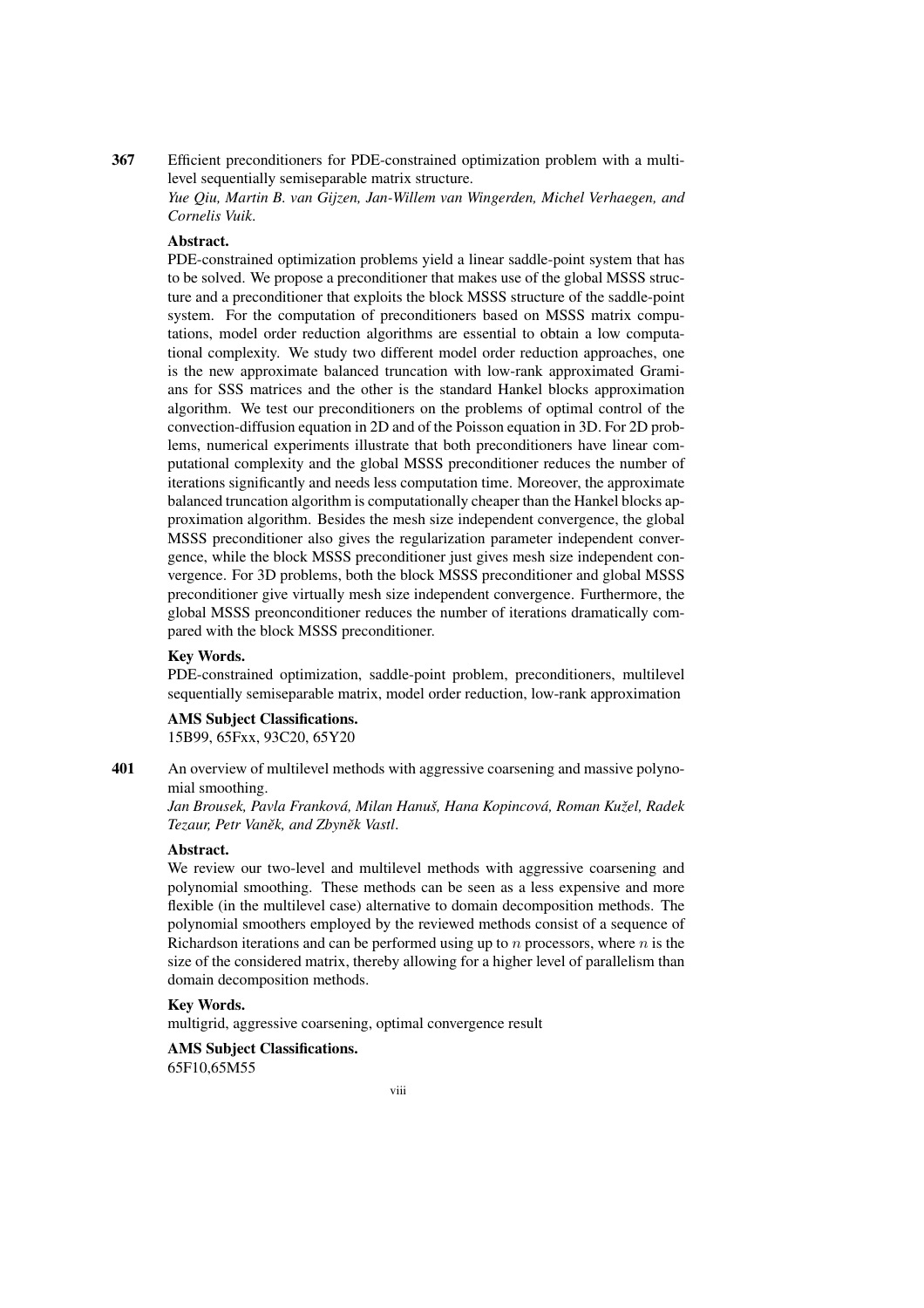# 443 Edge-based Schwarz methods for the Crouzeix-Raviart finite volume element discretization of elliptic problems.

*Atle Loneland, Leszek Marcinkowski, and Talal Rahman*.

#### Abstract.

In this paper, we present two variants of the additive Schwarz method for a Crouzeix-Raviart finite volume element (CRFVE) discretization of second-order elliptic problems with discontinuous coefficients, where the discontinuities may be across subdomain boundaries. The preconditioner in one variant is symmetric, while in the other variant it is nonsymmetric. The proposed methods are quasi optimal, in the sense that the convergence of the preconditioned GMRES iteration in both cases depend only poly-logarithmically on the ratio of the subdomain size to the mesh size.

#### Key Words.

domain decomposition, Crouzeix-Raviart element, additive Schwarz method, finite volume element, GMRES

# AMS Subject Classifications.

65F10, 65N22, 65N30, 63N55

462 High-order modified tau method for non-smooth solutions of Abel integral equations.

*Payam Mokhtary*.

# Abstract.

In this paper, the spectral Tau method and generalized Jacobi functions are fruitfully combined to approximate Abel integral equations with solutions that may have singularities (non-smooth solutions) at the origin. In an earlier work of P. Mokhtary and F. Ghoreishi [Electron. Trans. Numer. Anal., 41 (2014), pp. 289–305], a regularization process was used to handle the high-order Tau method based on classical Jacobi polynomials for the numerical solution of Abel integral equations. However, it was found that this scheme makes the resulting equation and its Tau approximation more complicated. In this work, we introduce and analyze a new modified Tau method for the numerical solution of Abel integral equations with non-smooth solutions. The main advantage of this method is that it gains a high order of accuracy without adopting any regularization process. Illustrative examples are included to demonstrate the validity and applicability of the proposed technique.

#### Key Words.

modified Tau method, generalized Jacobi functions, Abel integral equations.

# AMS Subject Classifications.

45E10, 41A25.

# 472 Algebraic distance for anisotropic diffusion problems: multilevel results. *Achi Brandt, James Brannick, Karsten Kahl, and Irene Livshits*.

# Abstract.

In this paper, we motivate, discuss the implementation, and present the resulting numerics for a new definition of strength of connection which uses the notion of *algebraic distance* as defined originally in the bootstrap algebraic multigrid framework (BAMG). We use this algebraic distance measure together with compatible relaxation and least-squares interpolation to derive an algorithm for choosing suitable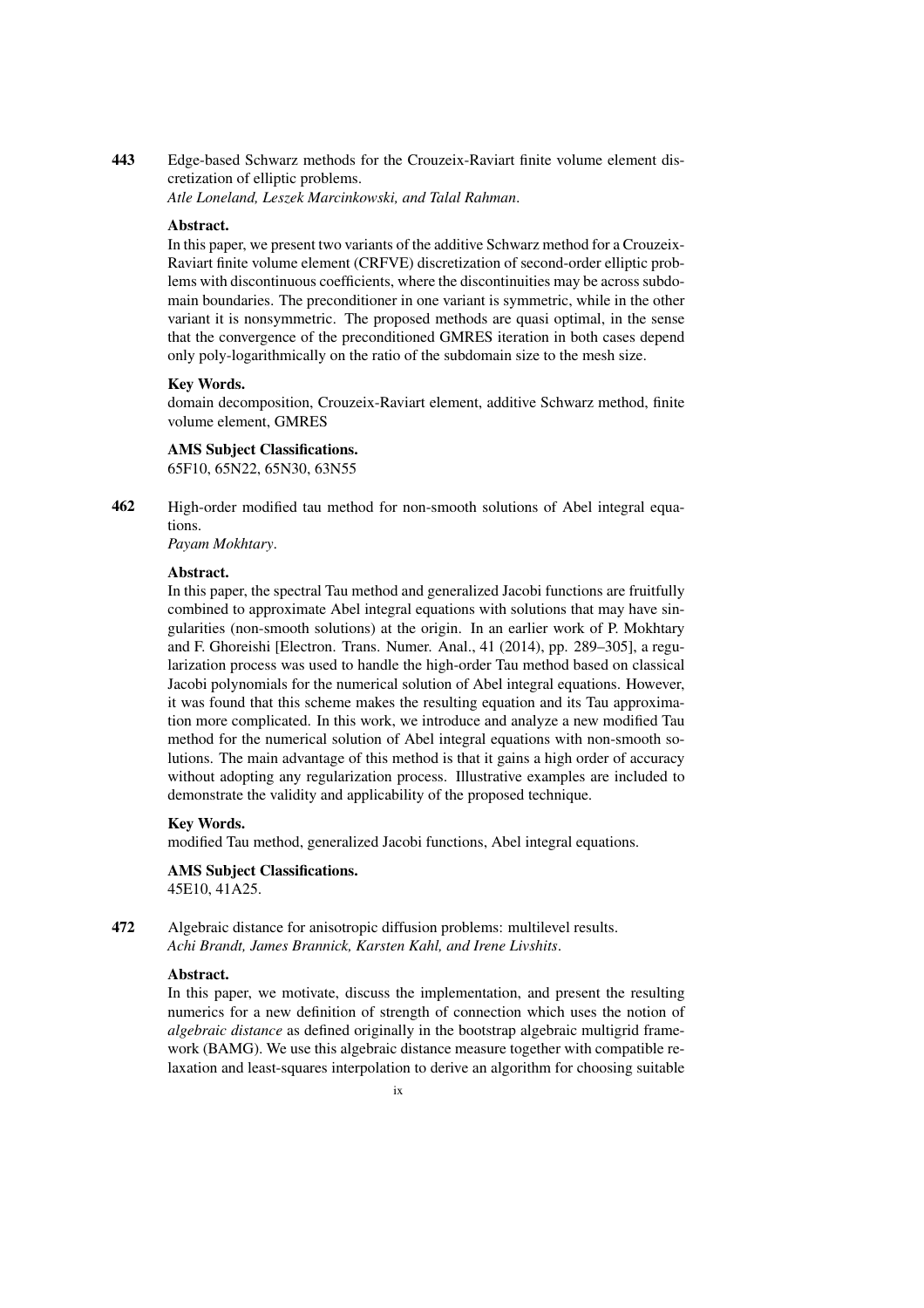coarse grids and accurate interpolation operators for algebraic multigrid algorithms. The main tool of the proposed strength measure is the least-squares functional defined by using a set of test vectors that in general is computed using the bootstrap process. The motivating application is the anisotropic diffusion problem, in particular, with non-grid aligned anisotropy. We demonstrate numerically that the measure yields a robust technique for determining strength of connectivity among variables for both two-grid and multigrid bootstrap algebraic multigrid methods. The proposed algebraic distance measure can also be used in any other coarsening procedure assuming that a rich enough set of near-kernel components of the matrix for the targeted system is known or is computed as in the bootstrap process.

#### Key Words.

bootstrap algebraic multigrid, least-squares interpolation, algebraic distances, strength of connection

# AMS Subject Classifications.

65N55, 65N22 , 65F10

497 A two-level overlapping Schwarz method for *H*(curl) in two dimensions with irregular subdomains. *Juan G. Calvo*.

#### Abstract.

A bound is obtained for the condition number of a two-level overlapping Schwarz algorithm for problems posed in  $H(\text{curl})$  in two dimensions, where the subdomains are only assumed to be John subdomains. The coarse space is based on energy minimization and its dimension equals the number of interior subdomain edges. Local direct solvers are used on the overlapping subdomains. Our bound depends only on a few geometric parameters of the decomposition. This bound is independent of jumps in the coefficients across the interface between the subdomains for most of the different cases considered. Numerical experiments that verify the result are shown, including some with subdomains with fractal edges and others obtained by a mesh partitioner.

#### Key Words.

Domain decomposition, overlapping Schwarz algorithms, preconditioners, irregular subdomain boundaries, H(curl), Maxwell's equations, discontinuous coefficients

# AMS Subject Classifications.

65N55, 65N30, 65F10, 35Q60

522 Preconditioned recycling Krylov subspace methods for self-adjoint problems. *André Gaul and Nico Schlömer.* 

#### Abstract.

A recycling Krylov subspace method for the solution of a sequence of self-adjoint linear systems is proposed. Such problems appear, for example, in the Newton process for solving nonlinear equations. Ritz vectors are automatically extracted from one MINRES run and then used for self-adjoint deflation in the next. The method is designed to work with arbitrary inner products and arbitrary self-adjoint positive-definite preconditioners whose inverse can be computed with high accuracy. Numerical experiments with nonlinear Schrödinger equations indicate a substantial decrease in computation time when recycling is used.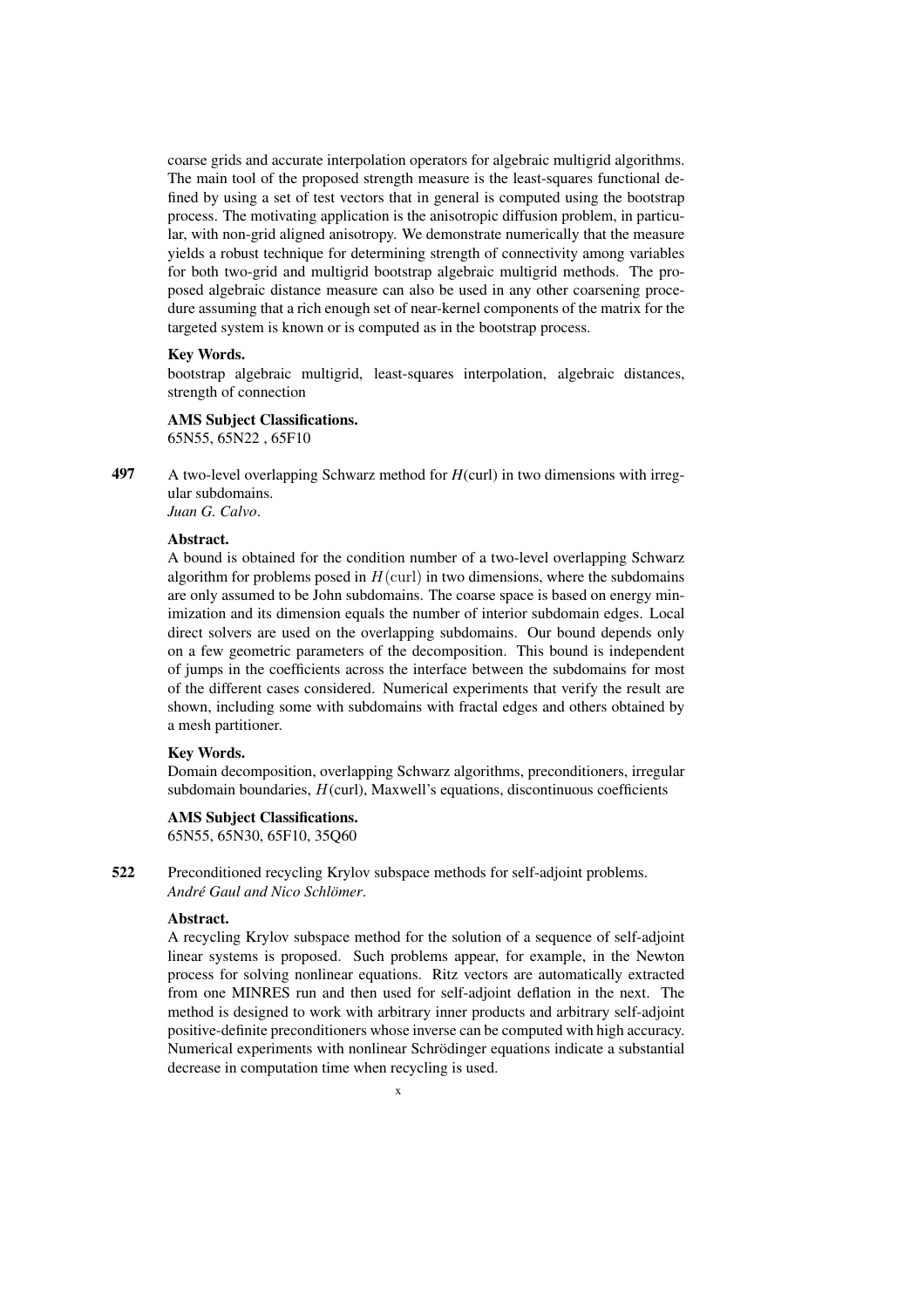## Key Words.

Krylov subspace methods, MINRES, deflation, Ritz vector recycling, nonlinear Schrödinger equations, Ginzburg–Landau equations

# AMS Subject Classifications.

65F10, 65F08, 35Q55, 35Q56

548 Laminar-turbulent transition in pipe flow: wall effects and critical Reynolds number. *Hidesada Kanda*.

# Abstract.

This article describes possible causes of natural laminar–turbulent transition in circular pipe flow. Our starting points are the observations that under natural disturbance conditions, transition appears to take place only in the developing entrance region, as observed in Reynolds' color-band experiments, and that the critical Reynolds number  $R_c$  has a minimum value of about 2000 when using a sharp-edged uniform radius pipe, as observed in our earlier color-band experiments. The entrance region is defined as the region from the pipe inlet to the point where the inlet flow fully develops into Hagen-Poiseuille flow for a sharp-edged entrance pipe. In the case of a bell-mouth entrance pipe, the entrance region includes the bell-mouth entrance region. We derive for the entrance region a new ratio of the increase in kinetic energy flux (∆KE flux) to a wall effect, where the wall effect is the radial wall power (R-Wall-Power) exerted on the wall by the radial component of the viscous term in the Navier-Stokes equations. In dimensionless form, ∆KE flux is a constant, although R-Wall-Power decreases as the Reynolds number Re increases. Our previous calculations for the case of a sharp-edged entrance pipe indicate that  $\Delta KE$  flux  $\approx$ total R-Wall-Power (T-R-Wall-Power) at Re  $\approx$  2000. Accordingly, our hypothesis is that  $R_c$  can be derived from the relation between  $\triangle$ KE flux and T-R-Wall-Power. We discuss, moreover, whether or not this criterion can apply to different entrance geometries such as the bell-mouth entrances considered by Reynolds.

#### Key Words.

hydrodynamic stability, mesh refinement, thermodynamics

# AMS Subject Classifications.

76E05, 65M50, 80A05

572 Discontinuous Galerkin discretizations of optimized Schwarz methods for solving the time-harmonic Maxwell's equations.

*Mohamed El Bouajaji, Victorita Dolean, Martin J. Gander, Stephane Lanteri, and ´ Ronan Perrussel*.

# Abstract.

We show in this paper how to properly discretize optimized Schwarz methods for the time-harmonic Maxwell's equations in two and three spatial dimensions using a discontinuous Galerkin (DG) method. Due to the multiple traces between elements in the DG formulation, it is not clear a priori how the more sophisticated transmission conditions in optimized Schwarz methods should be discretized, and the most natural approach, at convergence of the Schwarz method, does not lead to the monodomain DG solution, which implies that for such discretizations, the DG error estimates do not hold when the Schwarz method has converged. We present here a consistent discretization of the transmission conditions in the framework of a DG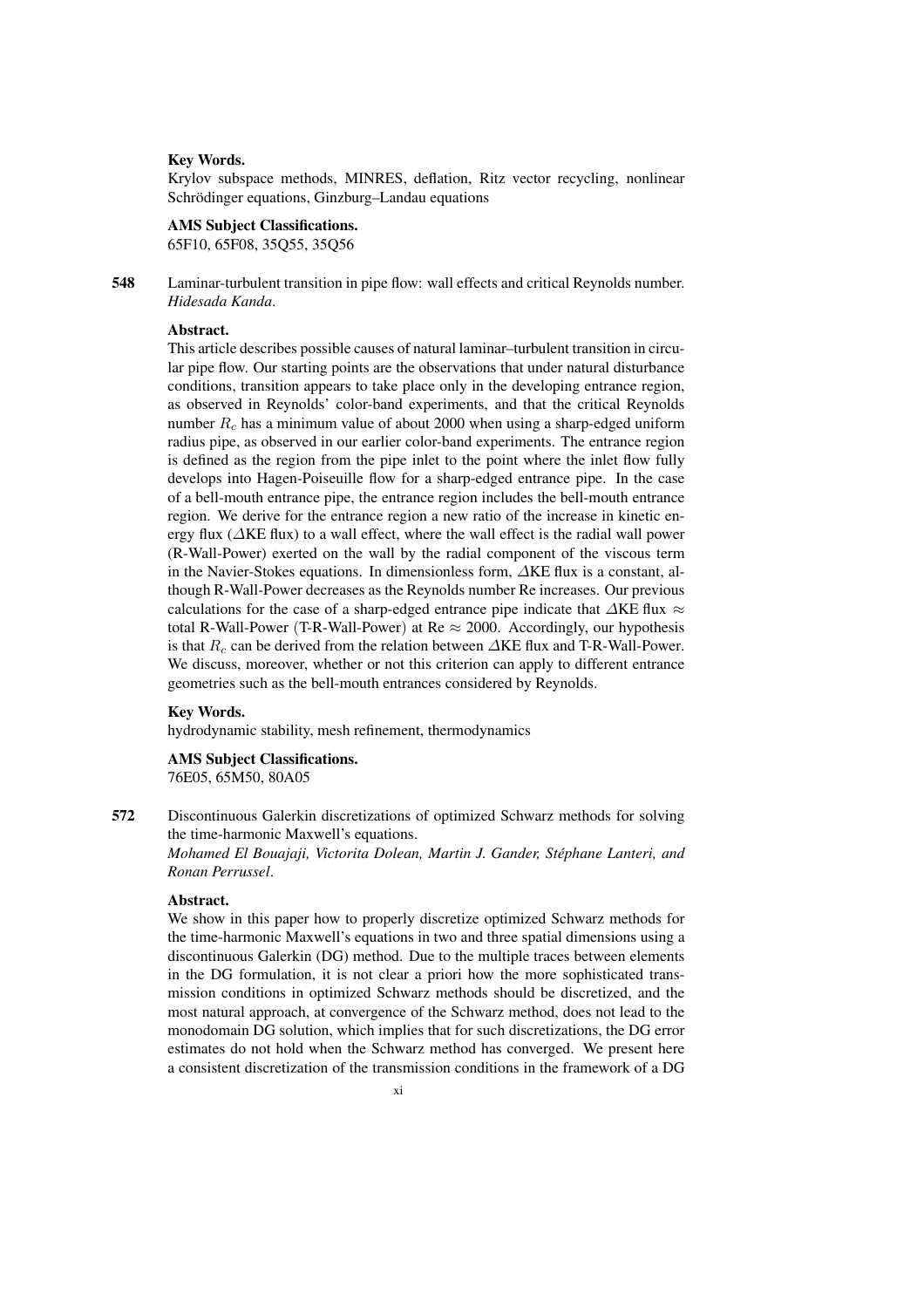weak formulation, for which we prove that the multidomain and monodomain solutions for the Maxwell's equations are the same. We illustrate our results with several numerical experiments of propagation problems in homogeneous and heterogeneous media.

#### Key Words.

computational electromagnetism, time-harmonic Maxwell's equations, Discontinuous Galerkin method, optimized Schwarz methods, transmission conditions.

#### AMS Subject Classifications. 65M55, 65F10, 65N22

593 SVD of Hankel matrices in Vandermonde-Cauchy product form.

*Zlatko Drmacˇ*.

# Abstract.

Structured matrices of Cauchy, Vandermonde, Hankel, Toeplitz, and other types arise in a variety of applications, and their SVD decomposition provides key information, e.g., in various rational approximation tasks. In particular, Hankel matrices play an important role in the Adamyan-Arov-Krein and Carathéodory-Feyér rational approximation theories as well as in various applications in signal processing and control theory. This paper proposes new algorithms to compute the SVD of a Hankel matrix given implicitly as the product  $V^T D V$ , where V is a complex Vandermonde matrix and  $D$  is a diagonal matrix. The key steps are the discrete Fourier transform and the computation of the SVD of  $C^T \widetilde{D}C$ , where C is a Cauchy matrix and  $\widetilde{D}$  is diagonal. This SVD is computed by a specially tailored version of the Jacobi SVD for products of matrices. Error and perturbation analysis and numerical experiments confirm the robustness of the proposed algorithms, capable of computing to high relative accuracy all singular values in the full range of machine numbers.

#### Key Words.

Cauchy matrix, discrete Fourier transform, eigenvalues, Hankel matrix, Jacobi method, rational approximations, singular value decomposition, Toeplitz matrix, Vandermonde matrix

# AMS Subject Classifications. 15A09, 15A12, 15A18, 15A23, 65F15, 65F22, 65F35

624 Perturbation of partitioned linear response eigenvalue problems. *Zhongming Teng, Linzhang Lu, and Ren-Cang Li*.

# Abstract.

This paper is concerned with bounds for the linear response eigenvalue problem for  $H =$  $\begin{bmatrix} 0 & K \end{bmatrix}$ 1 , where K and M admit a  $2 \times 2$  block partitioning. Bounds

 $M = 0$ on how the changes of its eigenvalues are obtained when  $K$  and  $M$  are perturbed. They are of linear order with respect to the diagonal block perturbations and of

quadratic order with respect to the off-diagonal block perturbations in  $K$  and  $M$ . The result is helpful in understanding how the Ritz values move towards eigenvalues in some efficient numerical algorithms for the linear response eigenvalue problem. Numerical experiments are presented to support the analysis.

#### Key Words.

linear response eigenvalue problem, random phase approximation, perturbation, quadratic perturbation bound